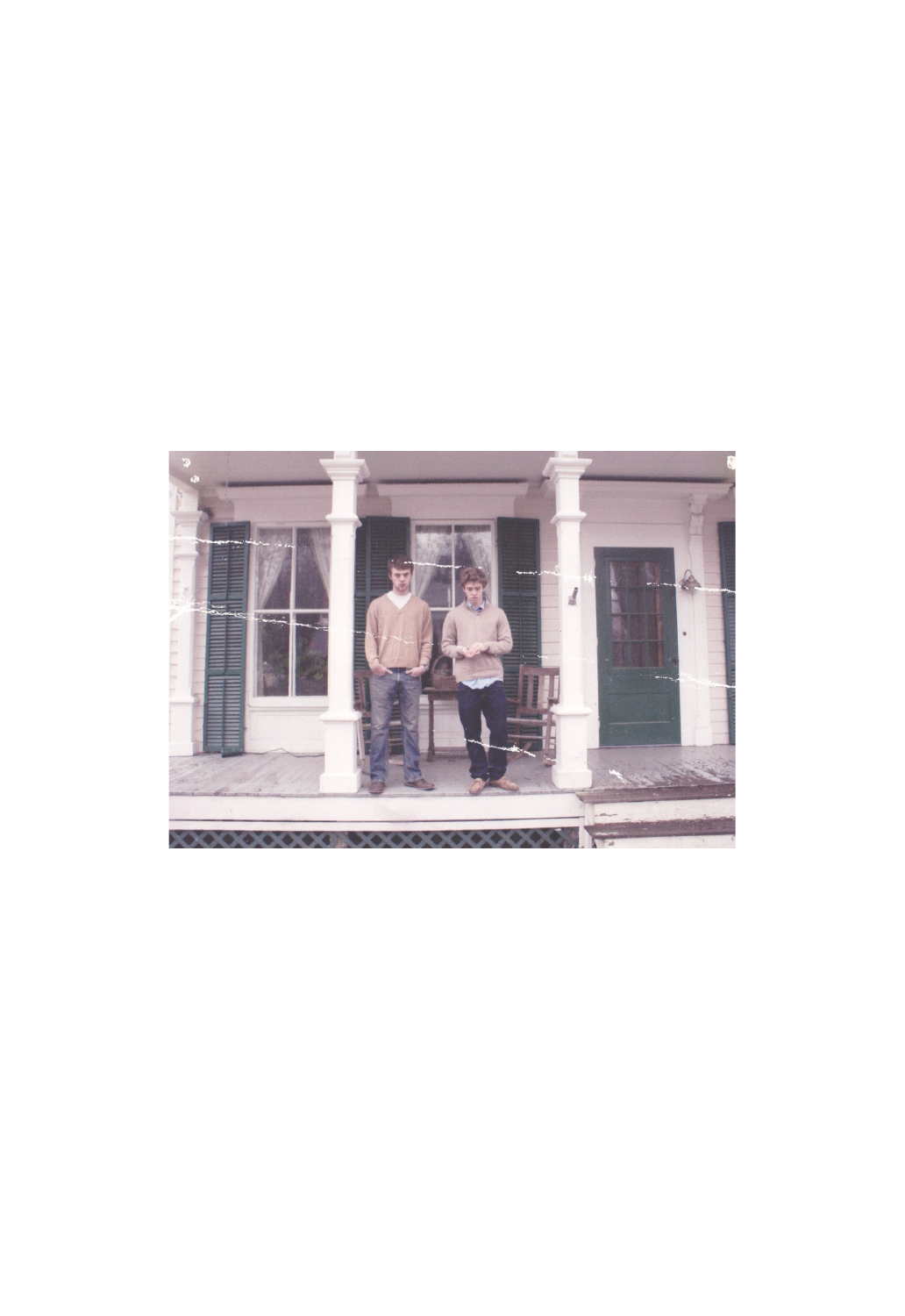Opening Up

Gregory Goldstone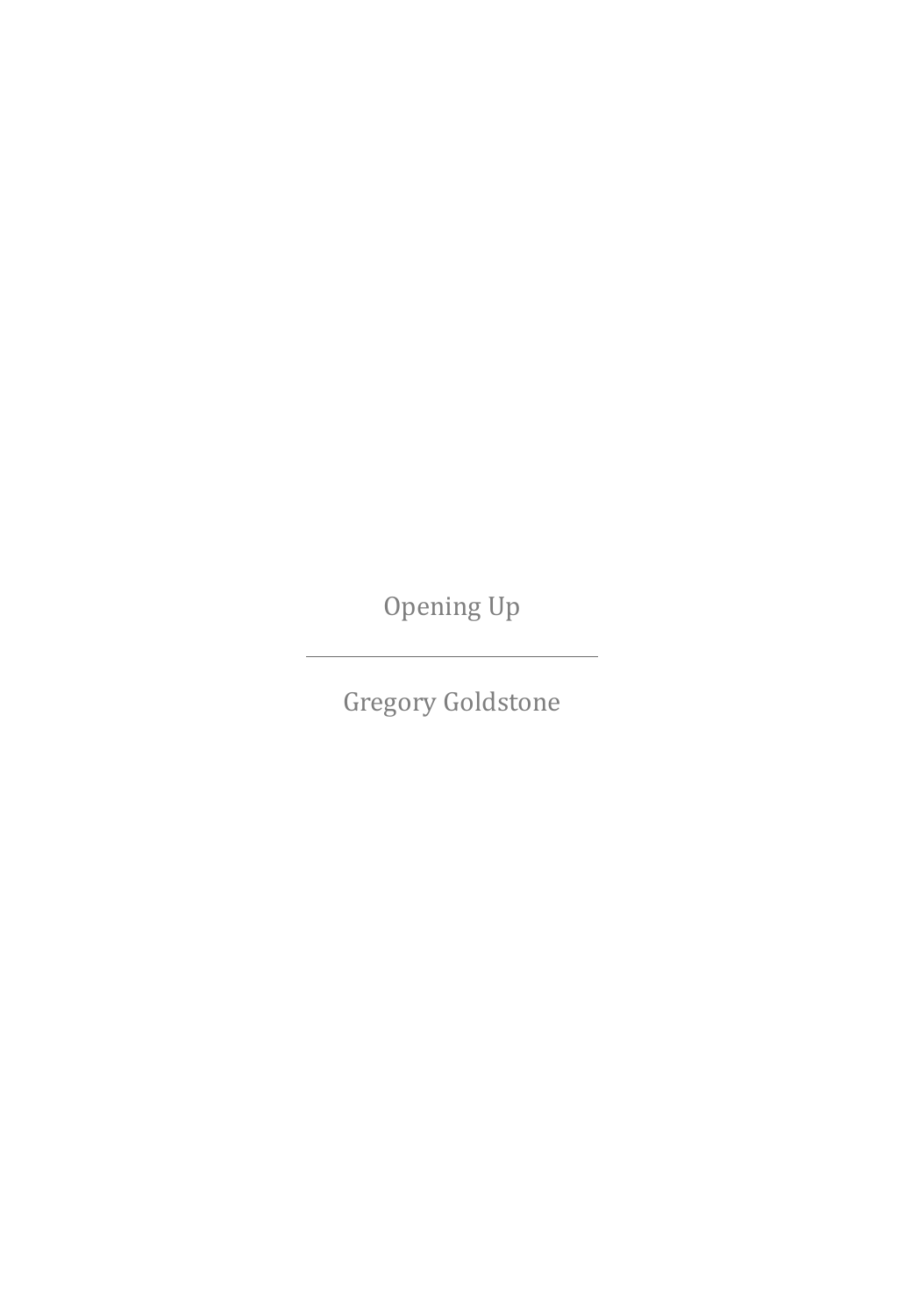## *Unearthed*

 Ideally, they are words that dissolve in the rain. The letters leak off the composting paper until the Q's become O's and R's become P's. And they slip out of sight beneath the blades of grass. People tread on the words that dissolved. They feel something beneath their footsteps but they can't place the source or know why their feet continue to fall the way they do. Ideally these are words that have dissolved in the rain. The letters I pulled from a source beneath my feet. Already there. Ideally I unearthed them. Muddy, but perfect.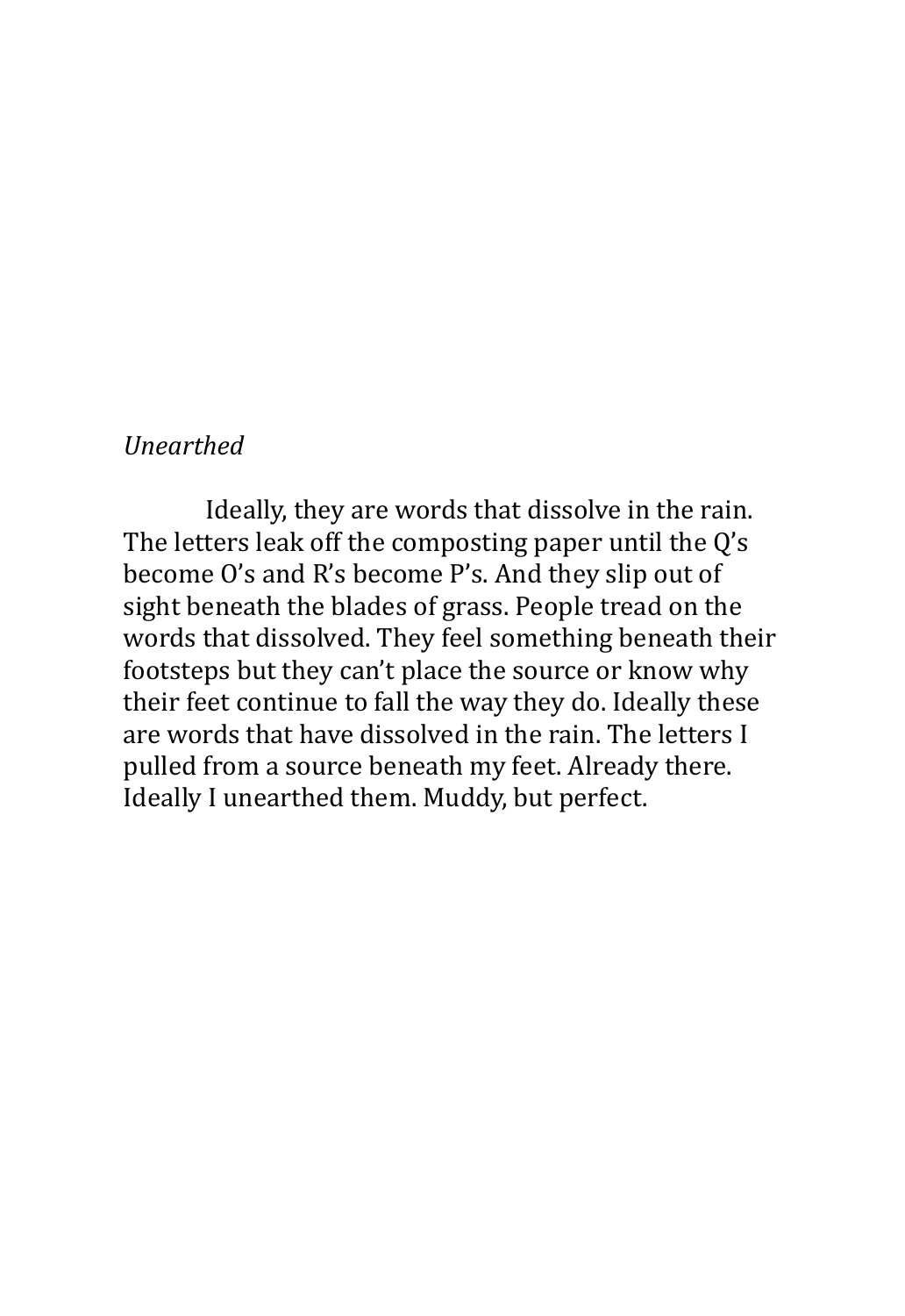*Peter M.* 

He is one of those people I never know what to call. He is the father of a half dozen and says he's "always been a prayin' man". He tells elaborate jokes with punchlines so simple they seem like non-sequiturs.

All the kids, for which we were responsible, swam. Sitting beside the pool he recommended a book that defends living alone. For the first time I wrote down the title, but have since forgotten where.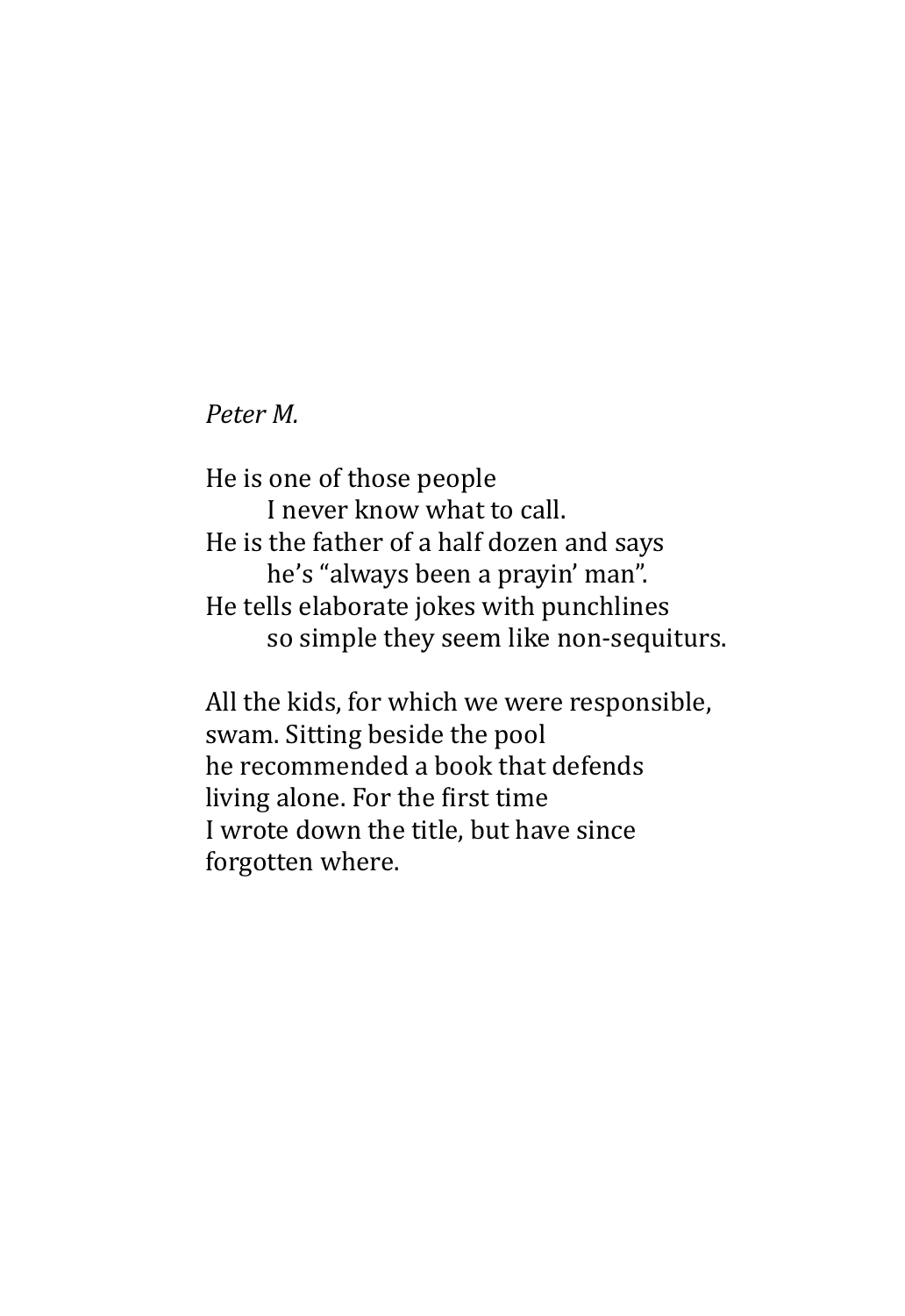# *Mr. Mooney*

He boasted he could pull the biggest potato chip out of the bag on the first try, without looking. He gave everyone's name an accompanying rhyme and every declension exercise a wink. He always caught things before they hit the ground and never missed the trash can with a ball of paper.

I watched through the door as he took a deep breath and said to the class, *I have bad news, friends*  —he called everybody friend. But the class smiled. *No, really…* trying to make his serious face serious. The class smiled, and he took a deep breath. They saw that his twinkling eye was different. *Mr. Weatherwax died last night, friends.*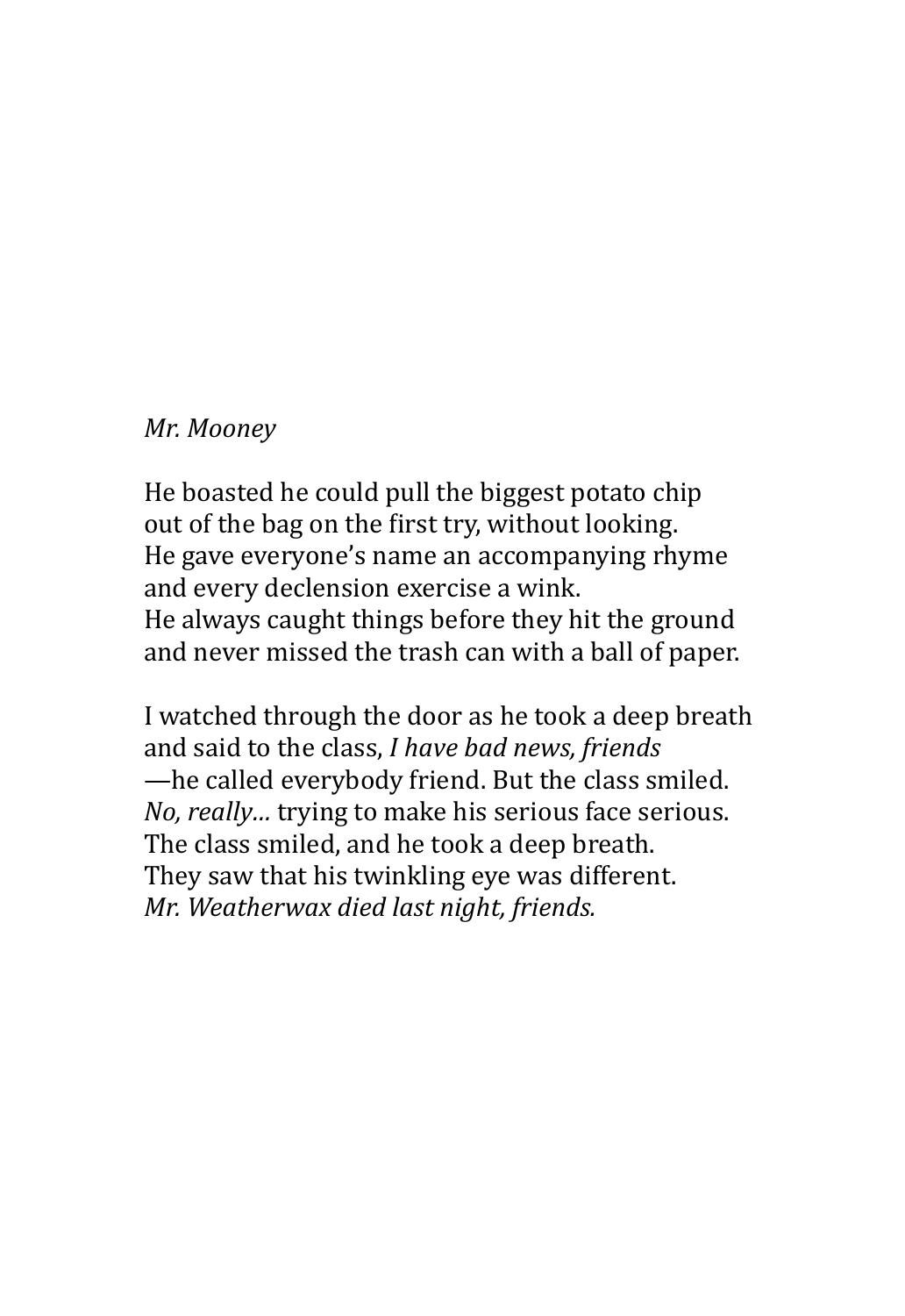# *Honey-do*

My brother always thought that they were unhappy together. I know about the broken trim above the screen in the back. It's on my dad's list of things to do. I heard the slam of the door, the crack of the wood. Did he head for the drive or stay on the deck? I don't remember him coming back. My brother must.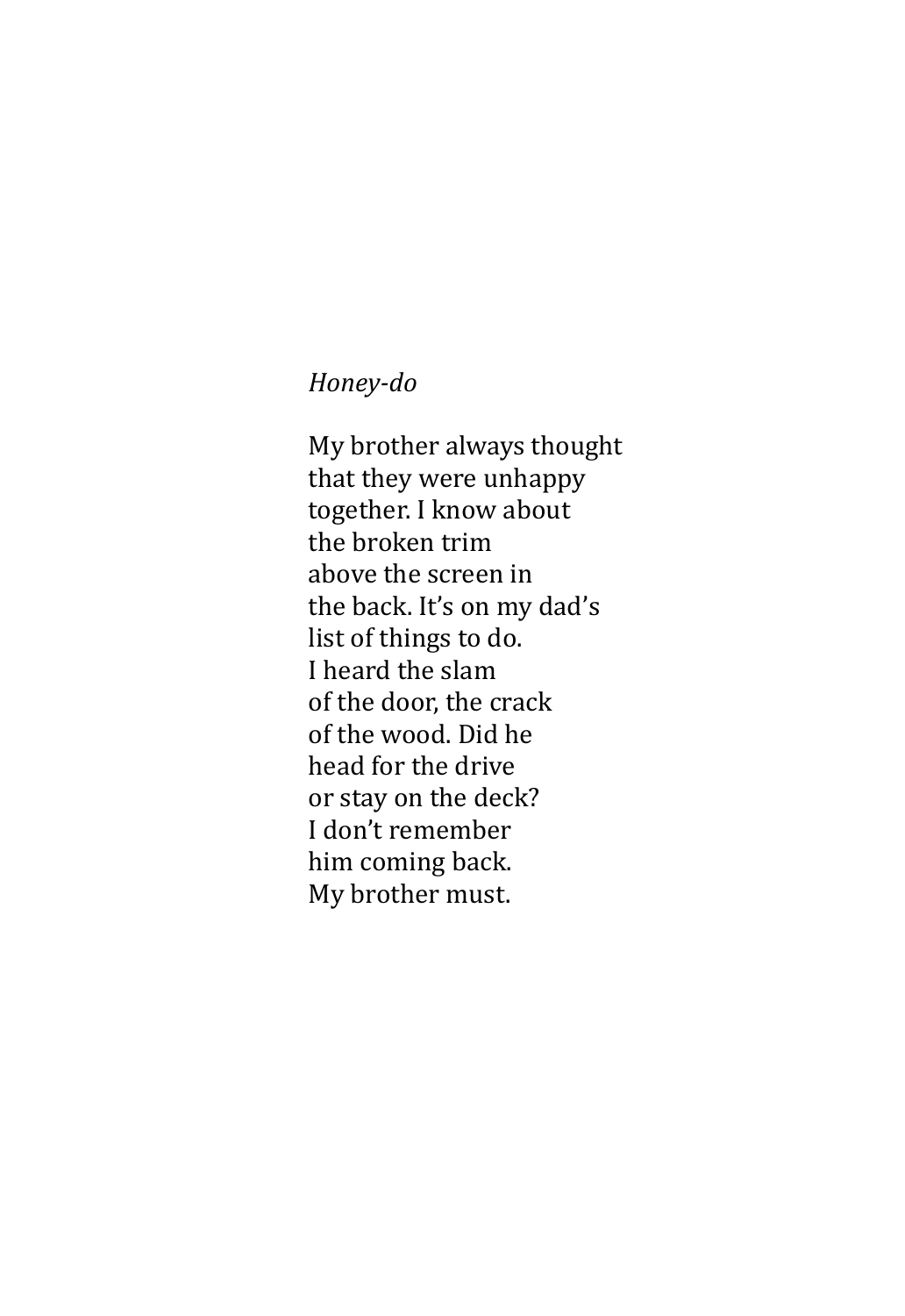## *Deep Springs*

In the valley, noises dissipate across their own echoes, but not before you hear your own sounds: your thoughts, your falling feet.

He grew alfalfa in the fields and followed his own footsteps from the night before to the dairy barn and across the hills of the desert that I have only visited, but where he stayed.

Once I went without him. I was able to mistake the sounds of other's footsteps for my own.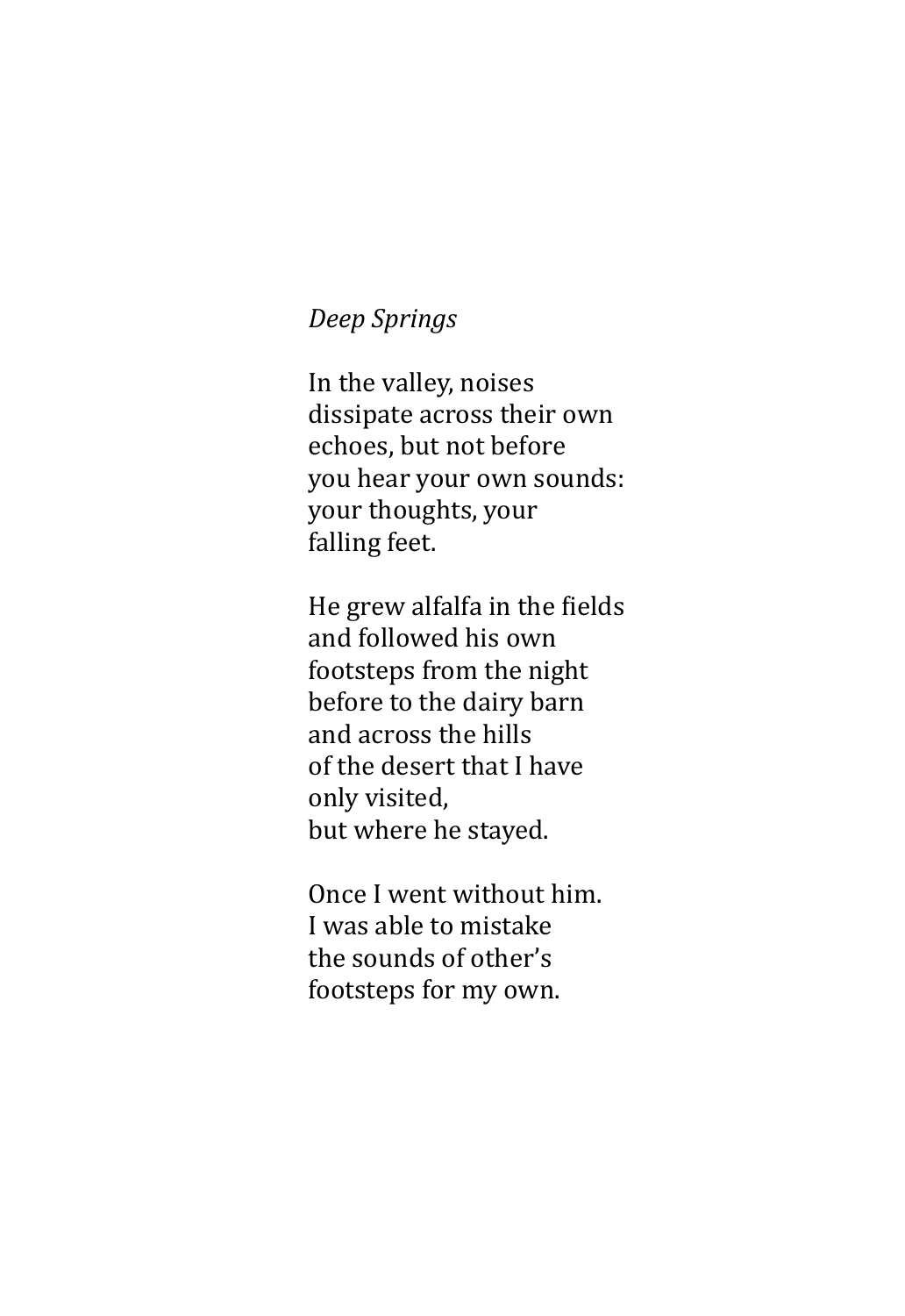#### *Misnomer*

They used to give a bumper sticker to the student of the month. It read "The *C* in Cambridge stands for character." But there's so much more than one *I*'s worth of ignorance and there's no *L* for lonely or *F* for forgettable. I joked that the *C* really stood for football but I still can't see the name as an acronym. The mascot is proudly displayed on the sticker. We're the Indians.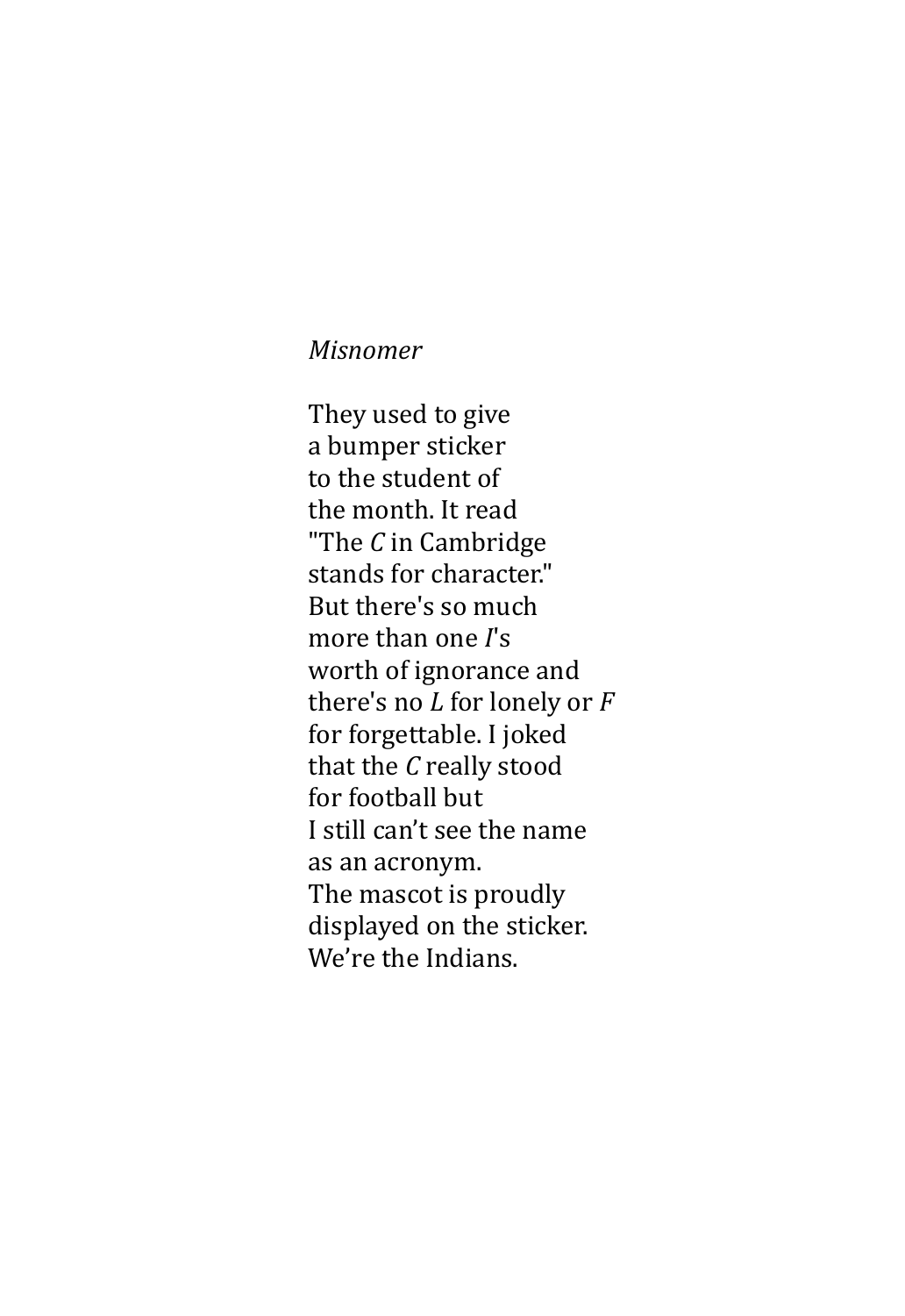### *How to Play Soccer*

Every time I met with the him, the gaffer told me to lift. I never grew into the baggy sweater I was wearing. He said *looking at you right now, I can tell you haven't been lifting as much as you should.* 

My clothes began to feel heavy. The air between my skin and the cotton was stuffed with pressure I was supposed to overcome. At the same time that I stopped getting taller, I had started caring about my appearance. I never should've planned to grow into my clothes. It must have been a complex, thinking that I would. The bigger I bought them, the bigger I'd be.

I saw the gaffer in the gym. His sleeves hugged his biceps. I could hear him say *you haven't spent enough time under weight.*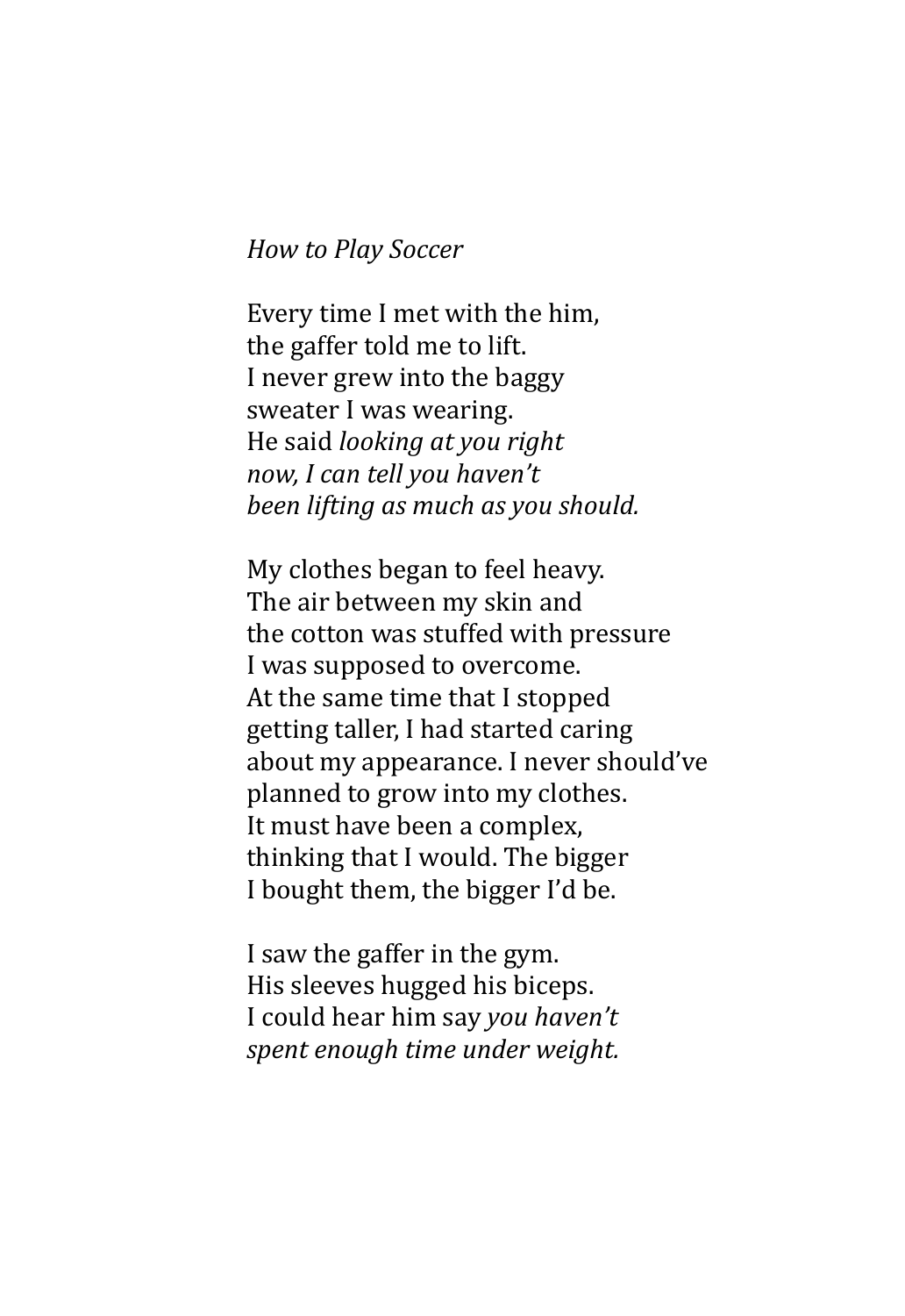### *Why We Study History*

Steve Blass first pitched for Pittsburgh on May 10th, 1964, he was 23.

He had a 2.12 ERA that he never matched in his career.

He won a mid-summer and a fall classic before 1973.

They say that's when he forgot how to throw the ball.

Now they call it the Steve Blass disease. With his name—just like that.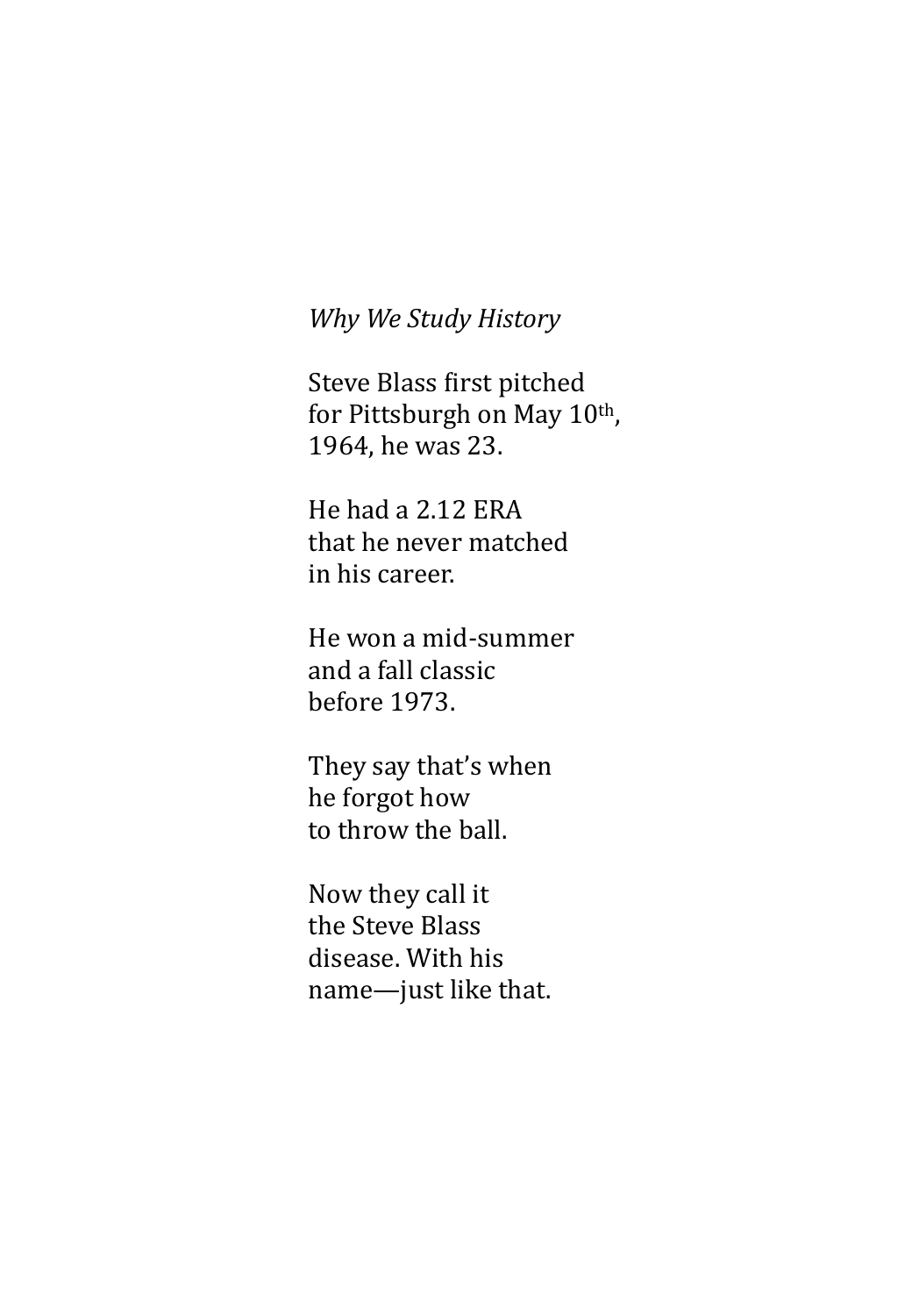### *Talking About the Weather*

"Also…" I say "how 'bout them Bucs?" he finishes. And that's when I decide that I'd rather be the son who only talks about our shared sports teams than not at all. But I don't think of my Grandfather as a baseball fan. What decisions did my father have to make?

I know nothing about him. I know nothing about them; what they talked about.

Maybe he told my father the stories that I still hear today. Movie stars and film sets, cast dinners and rocky beaches. After all he did once direct a movie called *Swashbuckler.*  They could talk about that. He said that Paul Newman's fear of not being recognized just barely edged out his fear of being recognized, for the top spot. I recognize my Grandfather, And Paul Newman, But for his birthday, I gave my father a Pirates hat.